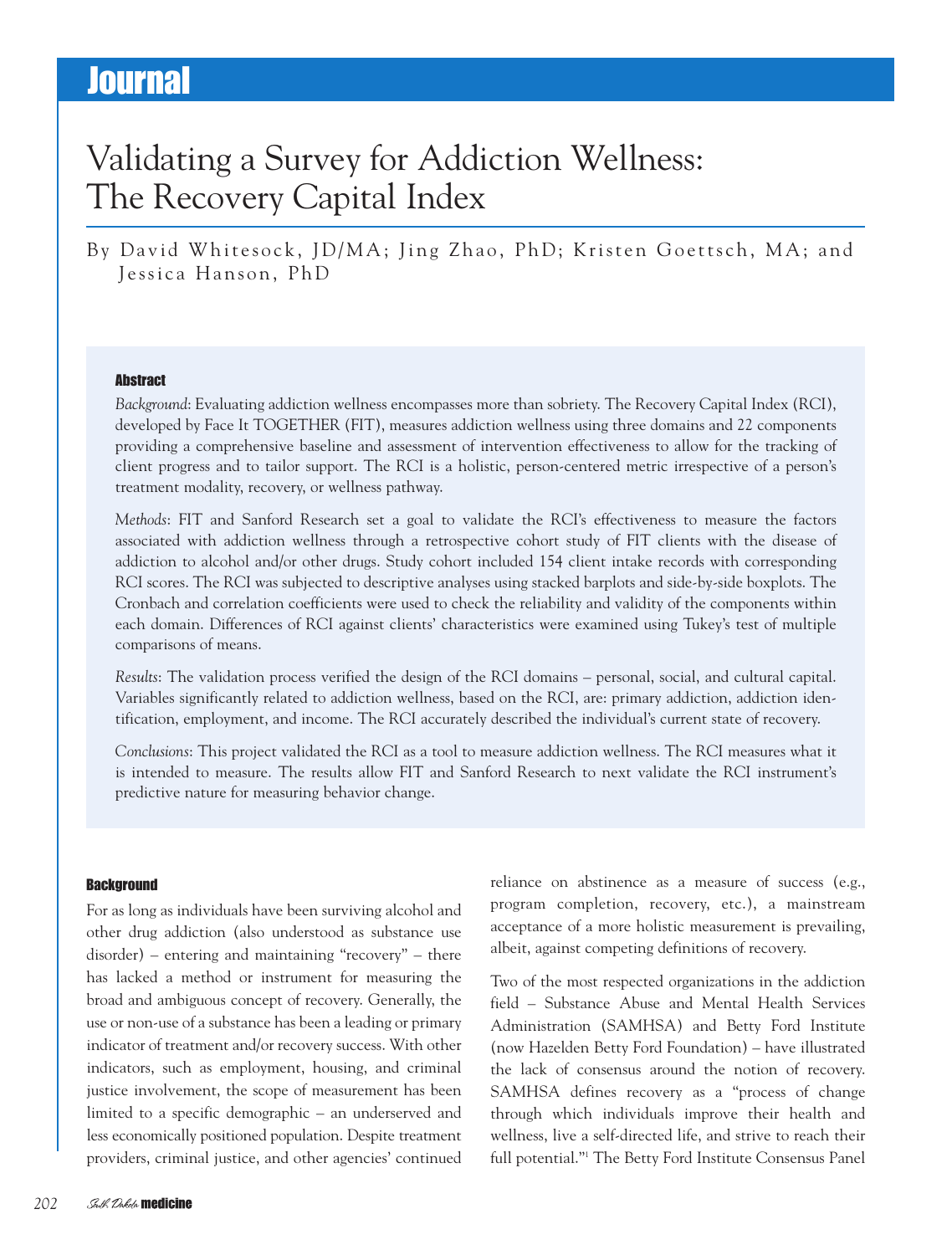defined recovery as "a voluntarily maintained lifestyle characterized by sobriety, personal health, and citizenship."2 With the merger of Betty Ford and Hazelden in 2014, Hazelden Betty Ford has taken on a recovery definition less tethered to sobriety; however, as a 12-step based treatment provider, sobriety is still a key indicator of success and wellness. SAMHSA, on the other hand, recognizes that, like many chronic illnesses involving internal and external factors, addiction recovery is not a zero-sum circumstance. SAMHSA supplemented its recovery definition and established four holistic dimensions that support a life in recovery:

- 1. Health: a process for overcoming or managing one's disease(s), symptoms, or recovery as the individual makes informed, healthy choices that support physical and emotional wellbeing;
- 2. Home: having a stable and safe place to live;
- 3. Purpose: meaningful daily activities and the independence, income, and resources to participate in society; and
- 4. Community: relationships and social networks that provide support, friendship, love, and hope to the individual in recovery. 1

While both SAMHSA and Hazelden Betty Ford have expanded their definition of recovery, it can be enhanced through the concept of recovery capital. Recovery capital attempts to establish a more interoperable definition to this notion of recovery. White and Cloud (2008) define recovery capital as "the breadth and depth of internal and external resources that can be drawn upon to initiate and sustain recovery from severe [alcohol and other drug] problems."3 Connecting this with SAMHSA's definition of recovery, the recovery process requires the individual to use internal and external factors to advance their overall wellbeing. Best and Laudet (2010) define the individual's recovery core as "lived experience of improved life quality and a sense of empowerment,"4 implying that there is no single end goal. As with other chronic illnesses or health in general, addiction recovery is not a destination but an ongoing quest for a better life.

With a vested interest in understanding holistic addiction recovery, Face It TOGETHER (FIT) is a social entrepreneurial non-profit, based in Sioux Falls, South Dakota, working to solve the disease of addiction. FIT is using the above-mentioned concepts and definitions to explore recovery capital in terms of a change process. The focus is on determining if asset predictors can be identified for

intervention success or quality of life improvement. More critically, FIT is interested in understanding that if the asset predictors were known, could more relevant interventions be applied to maximize the growth of recovery capital, creating a compounding effect on overall quality of life. FIT provides peer-based recovery coaching to those struggling with addiction, in recovery, or the loved one of someone with the disease. The peer recovery coach, either a person with the disease or a loved one, is trained to use coaching techniques and their lived experience to guide others through the addiction wellness process. FIT peer recovery coaches, neither clinically trained nor 12-step sponsors, often supplement clinical treatment and assist clients with goal setting and navigation of systems and services.

**Recovery Capital Frameworks.** Recovery capital has its roots in the notion of social capital. Social capital has been defined as "the aggregate of the actual or potential resources which are linked to possession of a durable network of more or less institutionalized relationships of mutual acquaintance or recognition."5 Generally, social capital has been a sociological concept attempting to give meaning to non-economic relationships across human interaction. Granfield and Cloud applied this concept of social capital to addiction recovery in 2001. The nearly 40 years' worth of research on social capital have established a solid foundation upon which to build the notion of recovery capital. 3,6,7

Conceptually, recovery capital is a logical model for defining a complex notion of wellness or the sum of resources necessary to initiate and sustain recovery from alcohol and other drug addiction. White and Cloud (2008) developed an early methodology for integrating recovery capital and problem severity assessments to determine appropriate levels of clinical care. <sup>3</sup> The Recovery Capital/Problem Severity Matrix provides a framework for determining level of care placement depending on the significance of the problem and the person's corresponding recovery capital. While this is a laudable first step, measuring a person's progress through wellness must go beyond care placement or even relapse risk, and focus on measuring all stages of the recovery process.

To do this, Cloud and Granfield chartered, and expanded upon, a framework building on the social capital construct, which currently includes four components of recovery capital:

1. Social capital is defined as the totality of individual's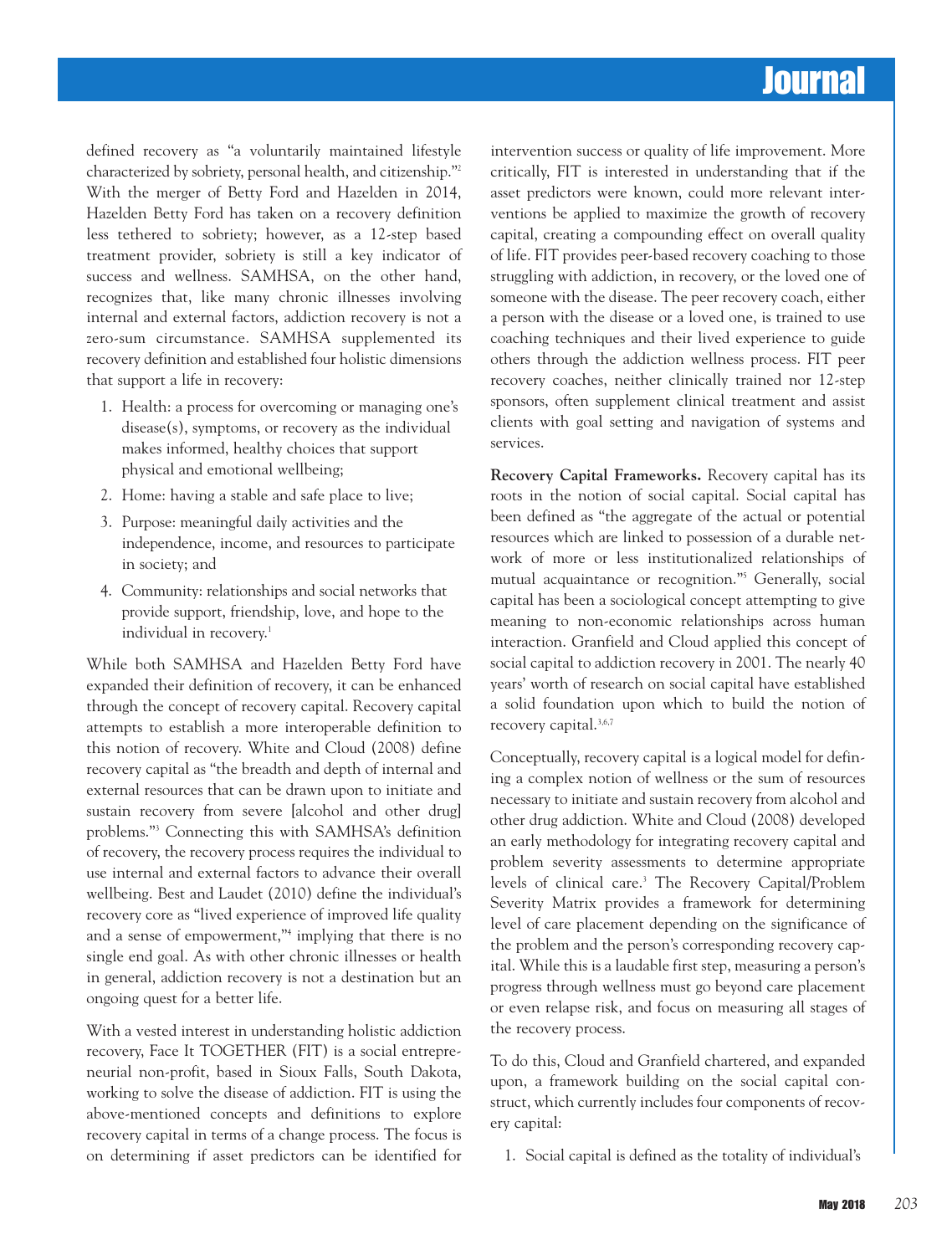relationship assets, including support and obligations to individuals and groups;

- 2. Physical capital is defined as the collection of tangible assets including finances, housing, food, or more aptly stated, basic human needs;
- 3. Human capital is defined as the less tangible of individual's assets such as problem solving skills, education, good health, and a general sense of hope; and
- 4. Cultural capital is defined as external aspects encompassing the individual's values, beliefs, and connection to other social or community specific norms. 6–8

White and Cloud (2008) considered a more traditional and recovery oriented approach. Within their construct, building upon recovery capital as defined by Cloud and Granfield, the four components (Personal Recovery Capital, Family/Social Recovery Capital, Community Recovery Capital, Cultural Recovery Capital) are addiction-centered aspects specific to individuals with alcohol and other drug problems. White and Cloud assert that recovery capital is "linked to natural recovery, solutionfocused therapy, strengths-based case management, recovery management, resilience and protective factors, and ideas of hardiness, wellness, and global health."3

**Recovery Capital Index.** These constructs of recovery and recovery capital provide a solid definition of the essence of addiction wellness: a lived experience of improved life quality and a sense of empowerment and purpose. Unfortunately, there are few effective and comprehensive measures for recovery from alcohol and other drug addiction. Moreover, most client outcomes are measured simplistically by the use or non-use of a substance and/or the completion of a time-limited clinical treatment program. FIT recognizes that addiction wellness encompasses much more than sobriety, so the organization took these constructs of recovery capital one step further to develop and validate an instrument that would provide insight into the individual's asset predictors for quality of life improvement.

The Recovery Capital Index (RCI) is a holistic, personcentered metric, irrespective of a person's treatment modality or recovery or wellness pathway, and can be used at all stages of the wellness process. Using a multidimensional score from 1 to 100 to measure an individual's addiction wellness, the RCI provides a comprehensive baseline and tracks intervention effectiveness, allowing clinicians, peer coaches, and other care team members to follow individual progress to tailor intervention and support at any point in the continuum of care.

To construct the RCI, FIT built on the recovery capital foundational work of the field. The number of domains was reduced to three to better align physical and human capital and to ensure relevancy for its use with addiction sufferers and non-sufferers alike. The principles of Cognitive Behavioral Therapy and Motivational Interviewing are at the heart of the RCI's design. <sup>9</sup> The instrument incorporates previously validated metrics from other well-known resources, such as the Behavioral Risk Factor Surveillance System Questionnaire (BRFSS), 10 General Well-Being Schedule, <sup>11</sup> World Health Organization Quality of Life Spirituality, Religiousness, and Personal Beliefs Questionnaire (WHOQOL-SRPB), 12 and the PTSD CheckList - Civilian Version (PLC-C).<sup>13</sup>

The RCI is structured across three domains and 22 components, through 68 metrics (Figure 1). The instrument is implemented at intake and every 90 days following. The instrument is not weighted and presents each respondent with an individual raw score on a scale of 0 to 100. The RCI establishes a recovery capital baseline

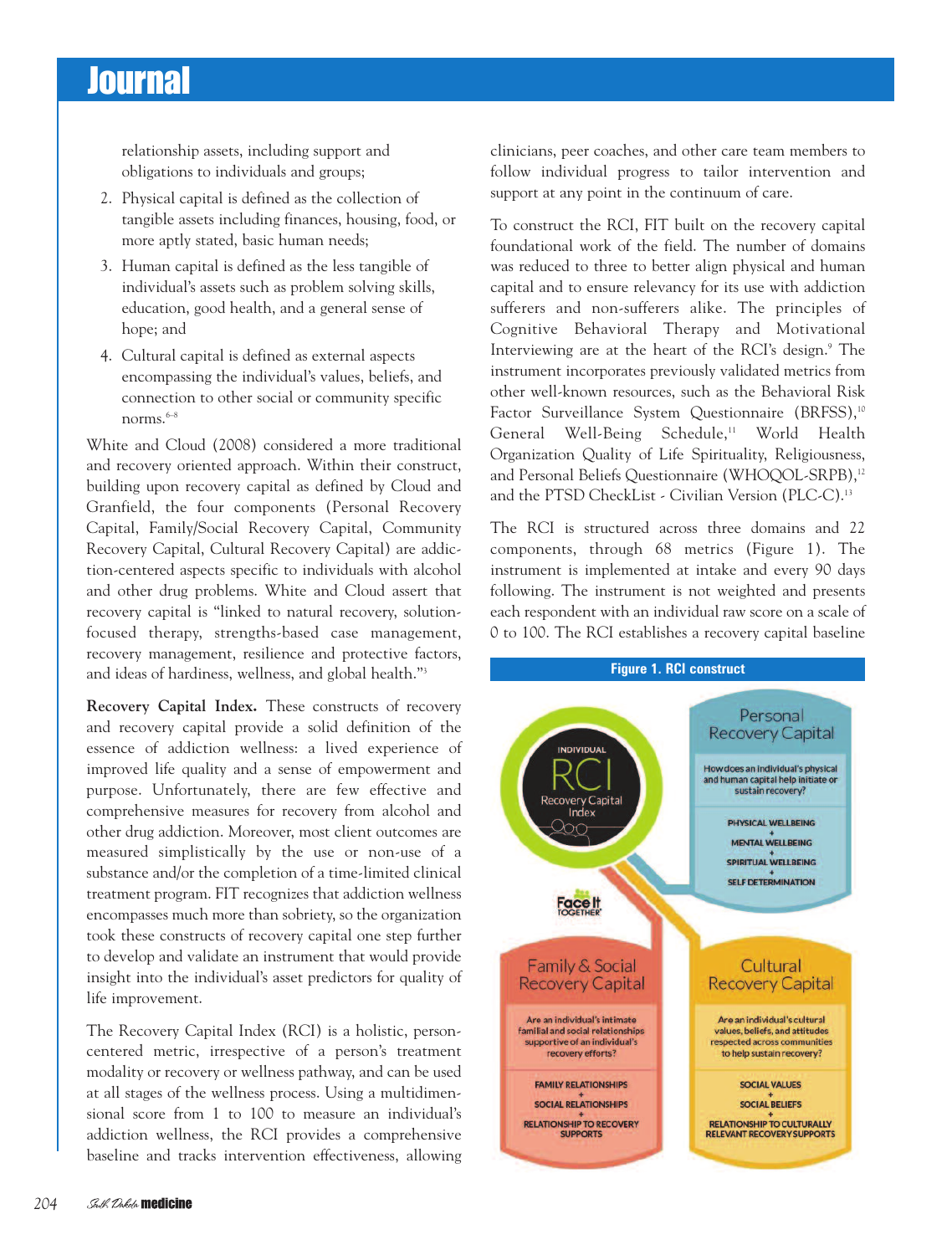that can be used to inform a peer recovery coach (or other care provider) and a person impacted by the disease of addiction about areas of concern or success that strategies and/or interventions can be built around. Further, the RCI measures individual progress over time, identifying and measuring the increase or decrease of recovery capital – internal and external resources or assets – in the person's life. Over time, the RCI is intended to measure the effective change against various interventions or modalities of care as provided by FIT (or other care providers using the instrument).

The initial RCI instrument was developed by an external research and evaluation scientist using an expansive literature review, including identifying validated questionnaires in the public domain and possible constructs or models for framing the question set. The RCI framework was based on the Social Progress Index (SPI), a measurement for global social change. <sup>14</sup> The original RCI included more than 120 metrics, and was pilot tested with FIT peer recovery coaching clients in Sioux Falls, South Dakota. Based on those results, numerous questions were modified or eliminated. An additional validation review was conducted by an expert in psychology to establish the face content validation of the instrument. This review determined that the instrument was clearly organized and identified some content changes to ensure that the metrics were appropriately matched with what it was intending to assess, recovery capital.

The RCI is administered to all FIT clients at intake and every 90 days following. The most critical evaluation period is during the first three months. This time period usually involves the highest engagement and intensity for treatment and recovery. The recommended administration intervals are built into FIT's proprietary digital health platform, AXIS; however, clinicians and care providers may administer or the client may request to complete the RCI at a greater frequency. The RCI is completed by the client on paper and the results are entered by FIT team members into AXIS with a protocol to ensure accuracy by double checking each response entered. Reports and dashboards on the RCI, through AXIS, provide real-time, trending, and longitudinal analysis of the data. All data is collected, stored, and analyzed by FIT in compliance with HIPAA and other privacy and security regulations.

In 2017, FIT began a collaboration with researchers at Sanford Research in Sioux Falls, South Dakota, to conduct further validation of the criterion of the instrument to ensure that it is measuring what is supposed to be measuring. The purpose of this article is to describe this validation study.

#### **Methods**

**Study Design and Measures.** Since this study was a retrospective cohort study of FIT clients with the disease of addiction to alcohol and/or other drugs, all of the available clients in AXIS, FIT's proprietary database, were included. RCI score, along with the client demographic and addiction-specific information, were collected and combined to provide validation materials of the RCI.

Client characteristics were collected through FIT's demographic and intake survey instrument, which included an option to clients to decline answering any of the questions. Employment status was a current representation of the client's state of employment (e.g., full-time, unemployed, etc.) and annual income level following the categories used by the U.S. Census (e.g., no income to over \$150,000). Education level followed the categories used by the U.S. Census measuring from no schooling to advanced degrees. Legal status described the client's involvement with the criminal justice and judicial systems (e.g., no legal issues, current or past incarceration, etc.). The addiction-specific items included: treatment-counseling status (i.e., in treatment – out-patient, in treatment – residential or in-patient, not in treatment or counseling) and the client's self-identified primary and secondary addiction (e.g., alcohol, cocaine, heroin, marijuana, prescription drugs, methamphetamine, etc.).

The RCI was based on three primary domains shown to play an integral role in an individual's ability to get well from addiction: personal, social, and cultural capitals. Within these three domains were 22 separate components (Figure 2). The component framework was modeled on the Social Progress Imperative's SPI, developed to holistically measure social and environmental factors – not economic factors – that contribute to the social progress of a country.<sup>14</sup> Countries were made up of individual lives that have "basic human needs", require "foundations of wellness", and seek "opportunity" for growth. FIT studied the various components of the SPI – nutrition, basic medical care, shelter, access to basic knowledge, health and wellness, personal rights, and access to advanced education – and the data or surveys that populated the various components. The SPI was a validating framework at a much larger scale of the concepts behind recovery capital and the components or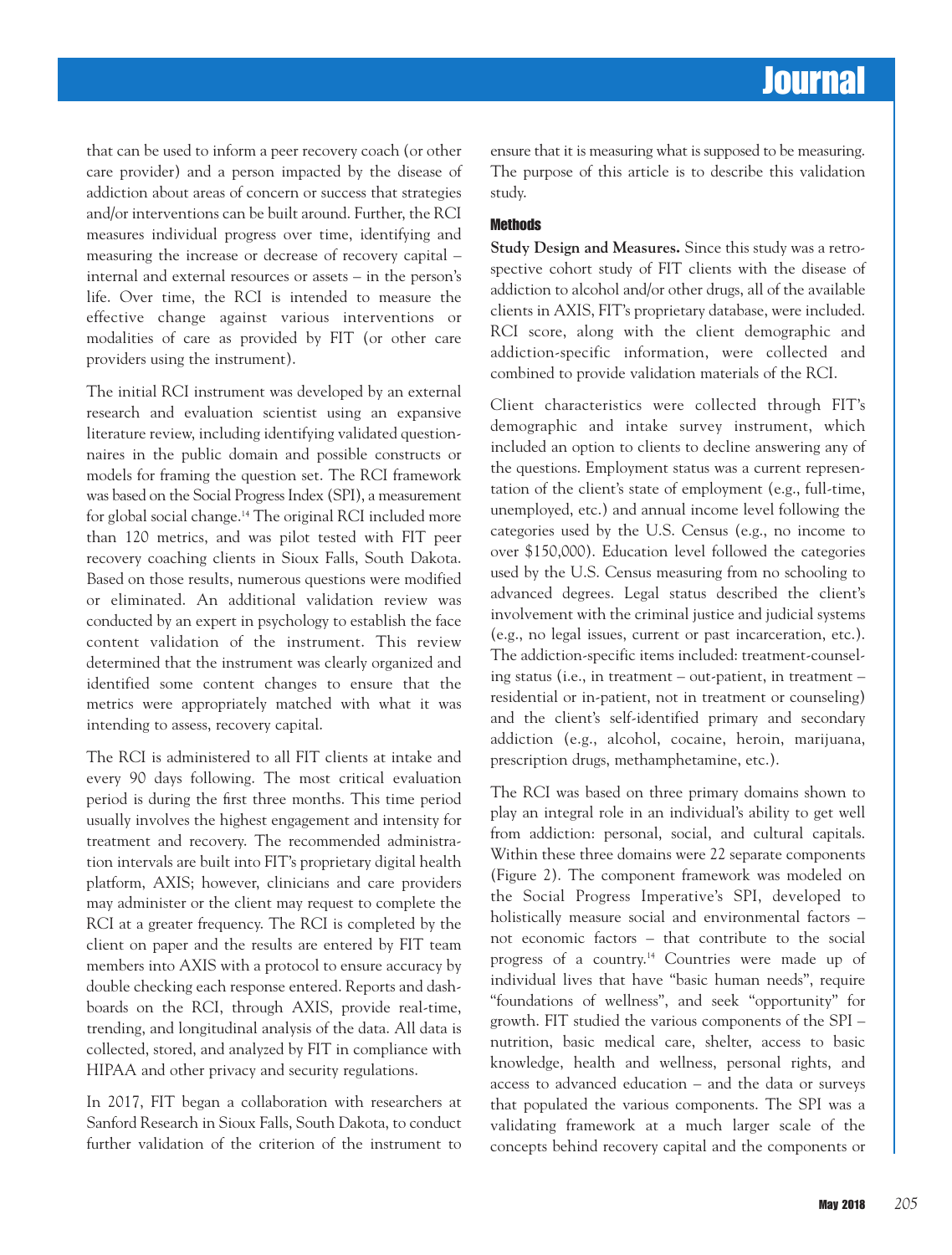**Figure 2. Components of the RCIGeneral health** Mental and emotional wellbeing **Nutrition Employment Education Financial wellbeing Housing and living situation** Personal Transportation capital Clothing **Family support Significant other** Social support Social capital **RCI** Social mobility **Healthy lifestyle Access to healthcare** Safety Cultural capital **Beliefs** Values Spirituality **Sense of purpose Cultural relevancy** Sense of community

assets key to an individual's positive addiction wellness.

Like the SPI, the RCI was designed to measure outcomes not identify inputs. While there remains a need to advance the evidence behind various modalities of addiction treatment and peer recovery coaching, little evidence exists on the actual outcome or outcomes of a person's life impacted by addiction. The RCI was designed to establish a comprehensive picture of a complex web of outcomes relating to a person's wellness that is achieved over time.

**Data Analyses for Index Validity and Reliability.** The quality of data sets for RCI score and intake information was examined using descriptive statistics such that missing values were detected and removed. Data imputation was not performed due to a lack of prior information regarding the associations between RCI and clients' characteristics that is required to construct the imputation algorithm.

As a first step to determine the validity of the RCI, we ensured that all items met basic criteria for sufficient variability, such that they could discriminate sensitively between individuals on the underlying construct. The 68 initial items were subjected to descriptive analyses using stacked barplots. The distributions of components within each capital were illustrated using boxplots.

Secondly, the Cronbach was used to check the reliability of the subscales within each capital. Spearman correlation matrix of the subscales within each capital was performed to examine the content validity. Furthermore, intercapital correlations were conducted to test the construct validity whether a unique index could be representative of multiple domains.

Finally, differences of RCI against various client characteristics were examined using Tukey's test of multiple comparisons of means. This analysis was used to understand the sensitivity of the RCI on key risk and demographic factors. A p value of less than 0.05 was considered significant in the aforementioned tests.

**Protections**. This instrument validation study was reviewed by the Sanford Health Institutional Review Board on Oct. 4, 2017, identified as not human research, and exempt from a full review. Assessments used in this retrospective review were non-identifiable and collected through FIT clients as part of the coaching program that they consented to participation in. The FIT informed consent is for participation in services and ongoing assessment and to inform and identify processes for data collection, secure storage, and release of information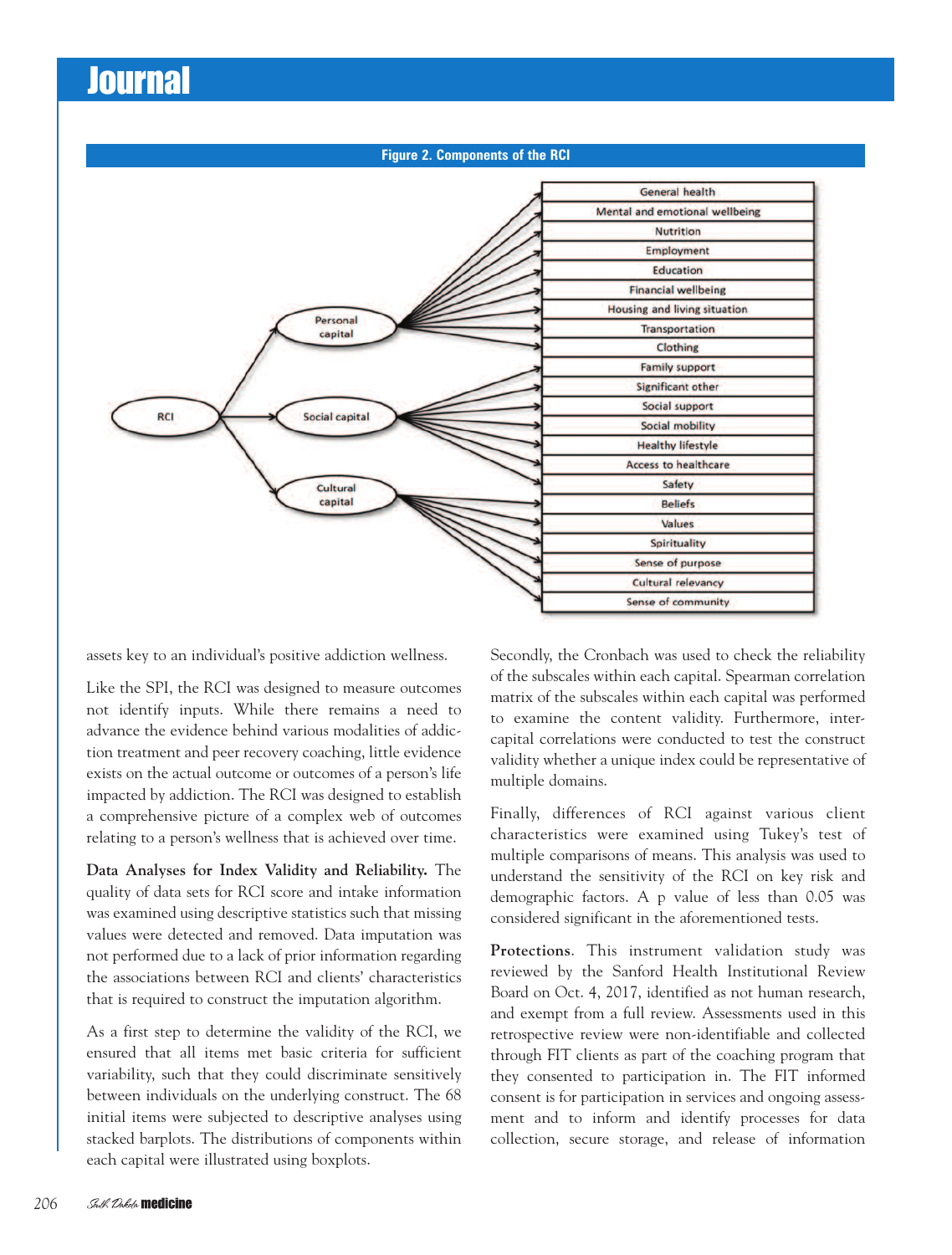following additional consent. Clients also consent to periodic assessment or evaluation of their recovery or wellness progress through questionnaires. Clients are informed that they participation is "optional" and that any information collected and stored will be held confidential, securely stored, and may be used to assist FIT in evaluating our services.

#### **Results**

**Study Cohort.** A total of 303 clients' retrospective, since 2016, intake data were retrieved from the database. Of those, 154 had corresponding RCI scores. Cohort was selected from all clients of FIT's addiction management center who had participated in coaching (in person or phone) and completed at least one RCI. Clients represented in the study cohort typically had some college education;

were employed full time and made less than \$75,000 annually; and were either free from or currently working through legal issues. These clients typically identified as being in recovery; had either completed none or were currently working through out-patient or individual counseling; and reported alcohol as their primary addiction (Table 1).

**Descriptive Analyses of RCI.** The variability of clients' responses to each item in the RCI was visualized using stacked barplots (Figure 3). The total width of any bar was equal to the total number of each item responses. Most of the items had responses covering all five categories and had very small proportion of "Neutral" answers. It is also worth noting that some of the item responses were dominated by "agree" or "strongly

|                                    |                                                    | % of cohort |
|------------------------------------|----------------------------------------------------|-------------|
| <b>Primary Addiction</b>           | Alcohol                                            | 62.9        |
|                                    | Cocaine                                            | 0.5         |
|                                    | Other                                              | 2.2         |
|                                    | Heroin                                             | 2.2         |
|                                    | Marijuana                                          | 6.5         |
|                                    | Methamphetamine                                    | 20.4        |
|                                    | Prescription                                       | 5.4         |
| <b>Addiction Identification</b>    | Struggling                                         | 29.8        |
|                                    | In Recovery                                        | 68.0        |
|                                    | <b>NA</b>                                          | 2.2         |
| <b>Treatment Counseling Status</b> | In treatment, out-patient or individual counseling | 43.4        |
|                                    | In treatment, residential or in-patient            | 9.2         |
|                                    | Not in treatment or counseling                     | 43.9        |
|                                    | <b>NA</b>                                          | 3.5         |
| <b>Legal Status</b>                | <b>Current legal issues</b>                        | 42.5        |
|                                    | Previous legal issues                              | 4.4         |
|                                    | No legal issues                                    | 50.5        |
|                                    | <b>NA</b>                                          | 2.6         |
| Employment                         | Unemployed                                         | 24.5        |
|                                    | Other                                              | 4.4         |
|                                    | Full-time                                          | 52.2        |
|                                    | Part-time                                          | 12.5        |
|                                    | Unknown                                            | 6.5         |
| <b>Income Level</b>                | Less than \$25,000                                 | 43.4        |
|                                    | \$25,000 - \$75,000                                | 25.4        |
|                                    | More than \$75,000                                 | 7.5         |
|                                    | Unknown                                            | 16.2        |
|                                    | Decline                                            | 7.5         |
| Education                          | No diploma                                         | 5.7         |
|                                    | High school diploma or equivalent                  | 18.4        |
|                                    | Some college, no degree                            | 25.5        |
|                                    | Post-secondary degree                              | 30.7        |
|                                    | Advanced degree                                    | 6.1         |
|                                    | Unknown                                            | 10.1        |
|                                    | Decline                                            | 3.5         |

**Table 1. Study cohort demographics and intake variables**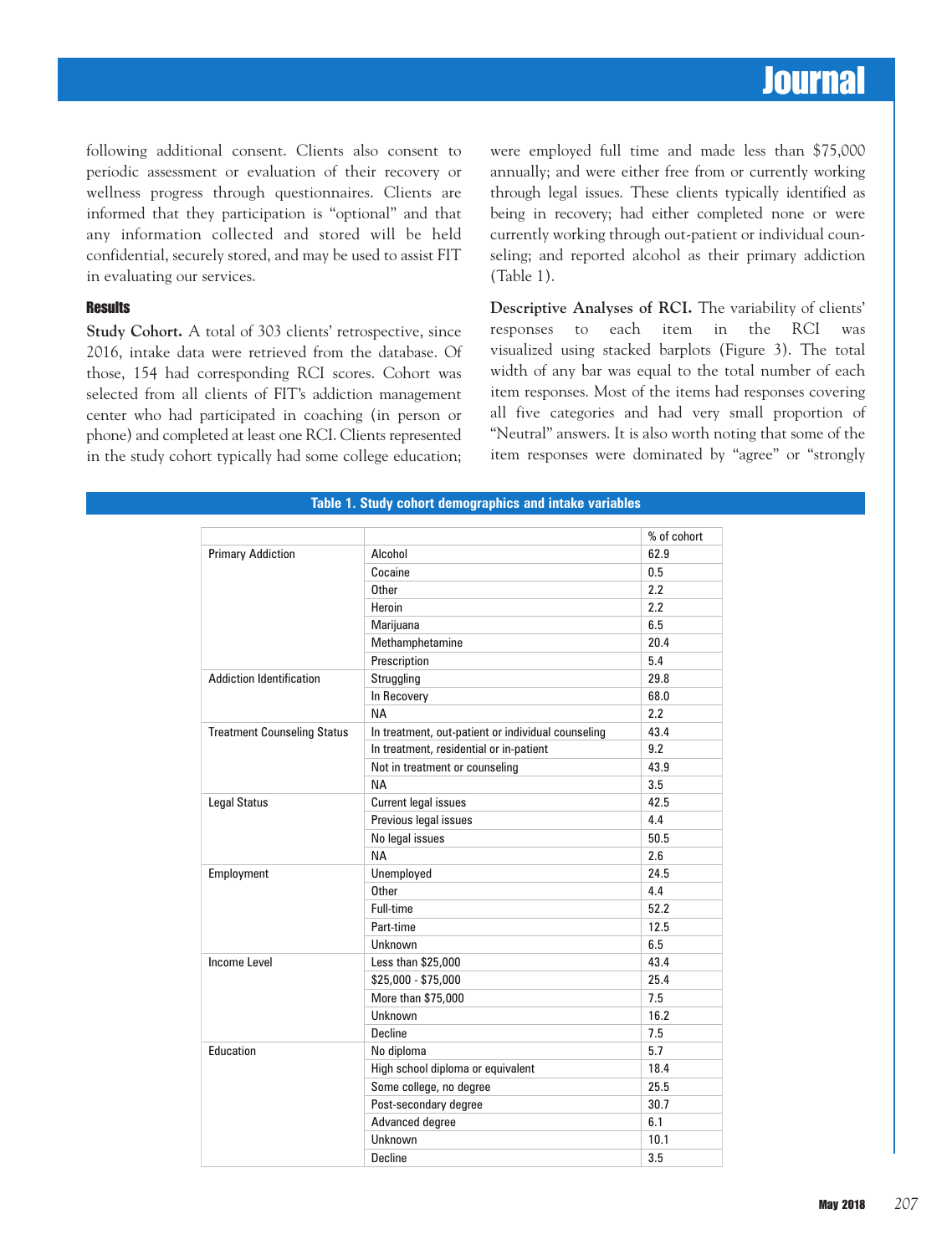### **Figure 3. Stacked barplots of three capitals**



### **Figure 4. Boxplots of RCI components**

Boxplots of SC components







#### Table 2. Spearman correlation matrix of 9 subscales **Table 2. Spearman correlation matrix of 9 subscales**

|                                         | Health<br>and<br>Wellness | Knowledge<br>and<br><b>Skills</b> | Basic<br>Human<br>Needs | Family<br>and<br>Home | Social<br>Network | Health<br><b>Activities and</b><br>Environment | Social<br>Values | Spirituality<br>and<br>Purpose | Community<br>Connectedness |
|-----------------------------------------|---------------------------|-----------------------------------|-------------------------|-----------------------|-------------------|------------------------------------------------|------------------|--------------------------------|----------------------------|
| Health and<br>Wellness                  | 1.00                      | 0.48                              | 0.47                    | 0.29                  | 0.31              | 0.44                                           | 0.30             | 0.50                           | 0.42                       |
| Knowledge<br>and Skills                 | 0.48                      | 1.00                              | 0.55                    | 0.28                  | 0.16              | 0.47                                           | 0.18             | 0.30                           | 0.37                       |
| <b>Basic Human</b><br>Needs             | 0.47                      | 0.55                              | 1.00                    | 0.42                  | 0.22              | 0.59                                           | 0.25             | 0.34                           | 0.41                       |
| Family and<br>Home                      | 0.29                      | 0.28                              | 0.42                    | 1.00                  | 0.37              | 0.47                                           | 0.20             | 0.25                           | 0.36                       |
| Social<br>Network                       | 0.31                      | 0.16                              | 0.22                    | 0.37                  | 1.00              | 0.32                                           | 0.32             | 0.34                           | 0.49                       |
| Health<br>Activities and<br>Environment | 0.44                      | 0.47                              | 0.59                    | 0.47                  | 0.32              | 1.00                                           | 0.51             | 0.46                           | 0.57                       |
| <b>Social Values</b>                    | 0.30                      | 0.18                              | 0.25                    | 0.20                  | 0.32              | 0.51                                           | 1.00             | 0.58                           | 0.54                       |
| Spirituality<br>and Purpose             | 0.50                      | 0.30                              | 0.34                    | 0.25                  | 0.34              | 0.46                                           | 0.58             | 1.00                           | 0.52                       |
| Community<br>Connectedness              | 0.42                      | 0.37                              | 0.41                    | 0.36                  | 0.49              | 0.57                                           | 0.54             | 0.52                           | 1.00                       |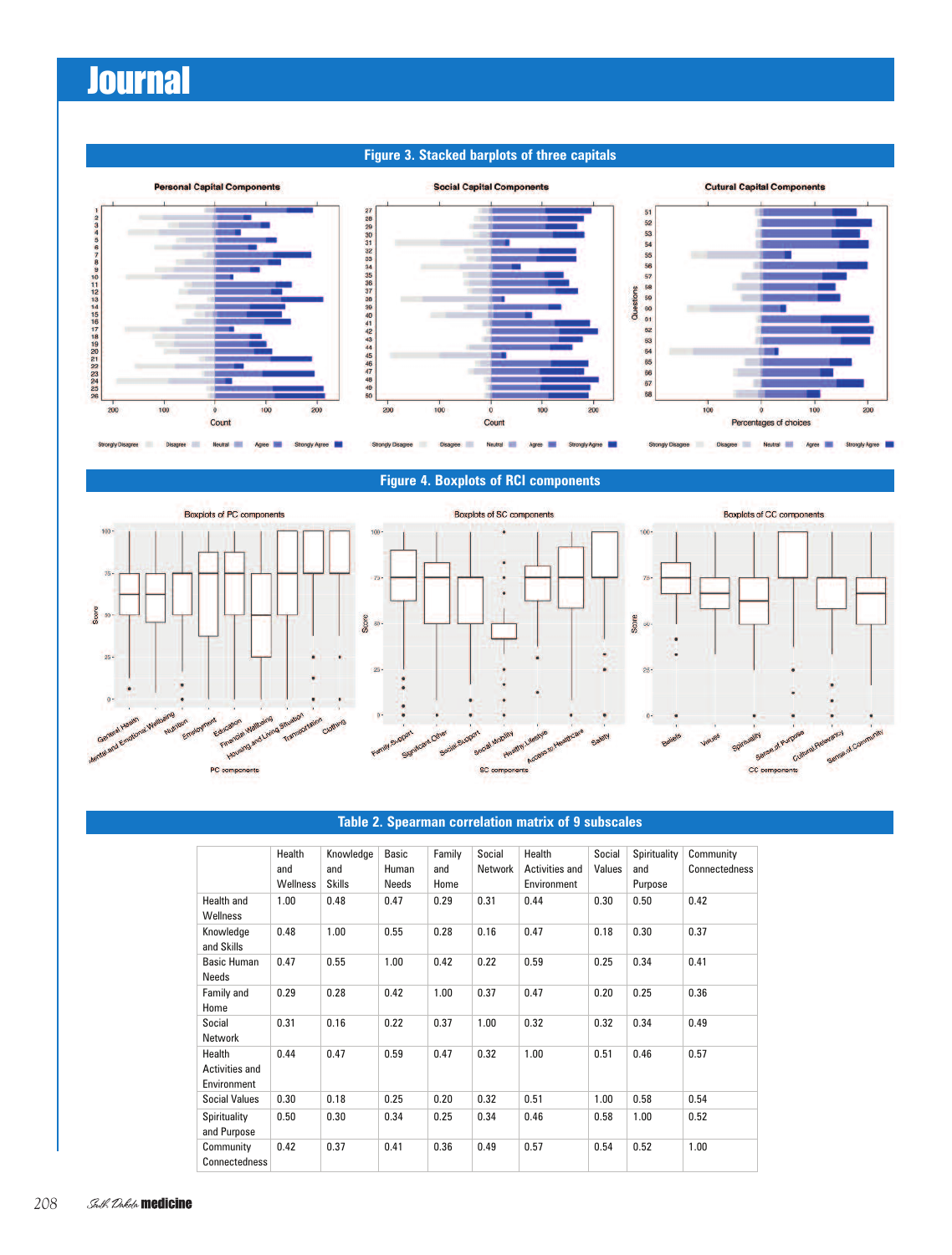

**Figure 5. Boxplots of RCI by categories of different clients' characteristics**

agree", such as items 1 and 7, while others were overshadowed by "disagree" or "strongly disagree" answers, like items 2 and 4. This observation was consistent with survey design, in which not every item was written with "strongly agree" being a positive response. The distributions of 22 components within three capital domains, as introduced in the background section, were visualized in Figure 4. The nine components of personal capital had overall higher variability than those in the other two capitals, indicating that clients had more varied thoughts over personal capital components, with "Employment", "Financial Wellbeing", and "Housing and Living Situation" being three of the most varied components. "Social mobility" had the least variability among the components, reflecting the fact that clients experienced similar social mobility issues.

**Correlations of Subscales.** The Cronbach's of the 9 subscales was 0.88, suggesting that these subscales had relatively high internal consistency. In addition, Spearman correlation matrix of subscales was presented in Table 2. All p values were less than 0.05. While these variables with high intercorrelations could measure one underlying variable, which is called a "factor," these

|  |  | Table 3. Spearman correlation matrix of the three capitals |  |  |
|--|--|------------------------------------------------------------|--|--|
|--|--|------------------------------------------------------------|--|--|

|                         | <b>Personal Capital</b> | <b>Social Capital</b> | <b>Cultural Capital</b> |
|-------------------------|-------------------------|-----------------------|-------------------------|
| <b>Personal Capital</b> | 1.00                    | n 54                  | 0.47                    |
| <b>Social Capital</b>   | 0.54                    | 1.00                  | 0.56                    |
| <b>Cultural Capital</b> | N 47                    | 0.56                  | 1.00                    |

correlation coefficients were not extremely high which indicates that any two of the variables were measuring slightly different aspects of the "factor." In addition, inter-factor correlations of the three capitals were conducted and shown in Table 3. These moderate positive relationships with correlation coefficient around 0.5 verified the design of three capitals measuring different aspects of RCI.

**Comparison of RCI Responses Based on Demographics**.

The distributions of RCI against each of the demographic variables were first visualized by the side-by-side boxplots (Figure 5), which illustrated the capability of RCI to capture both similarities and differences among categories of individual variable. For example, RCIs of clients addicted to prescription were overall higher than those of whom addicted to marijuana, while similar to the those in alcohol addiction group. To further examine and quantify the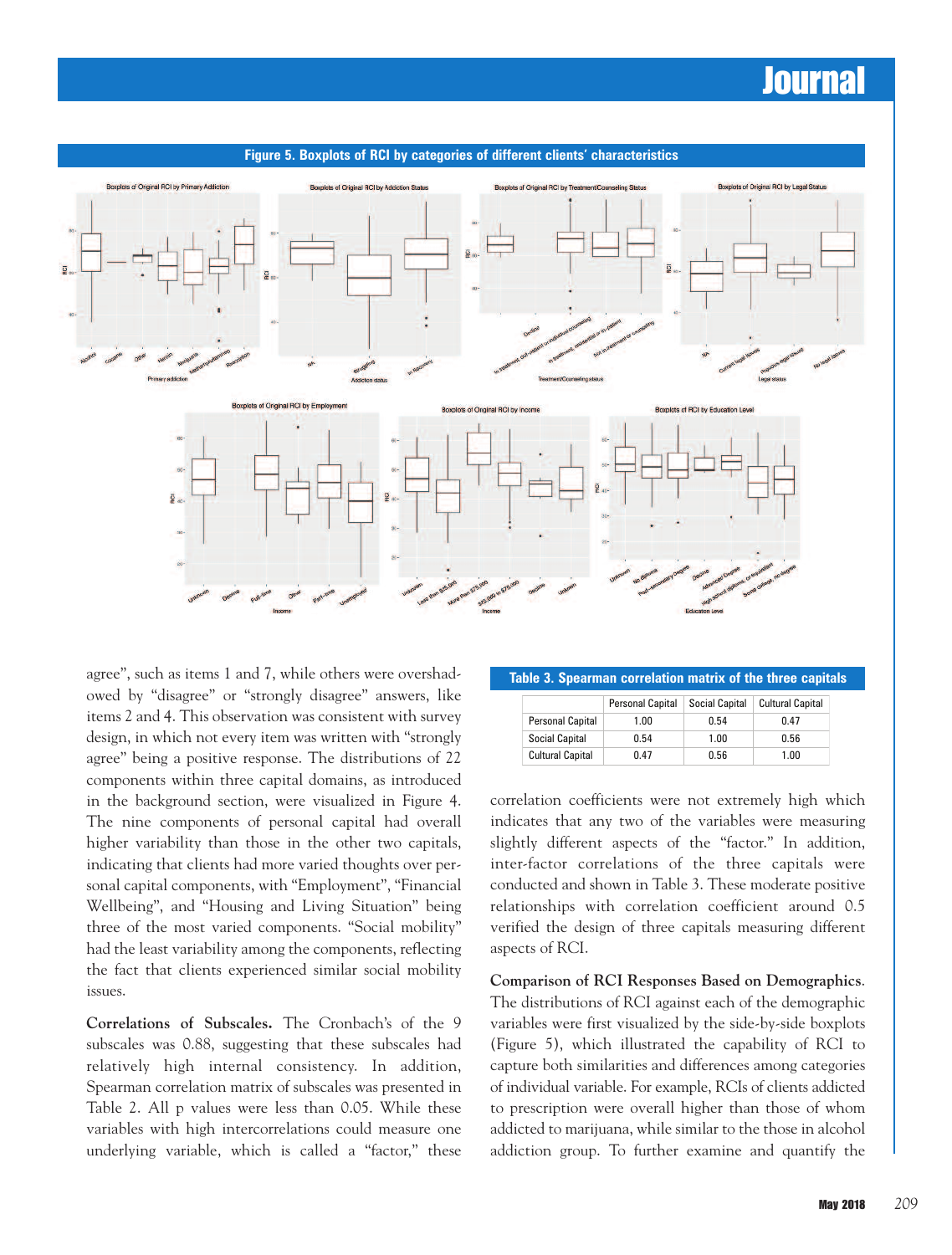| $-5.08$<br>32.36<br><b>Primary Addiction</b><br>cocaine vs. alcohol<br>$-42.52$<br>other vs. alcohol<br>$-3.59$<br>$-19.17$<br>11.98      |          |
|-------------------------------------------------------------------------------------------------------------------------------------------|----------|
|                                                                                                                                           | 1.00     |
|                                                                                                                                           | 0.99     |
| heroin vs. alcohol<br>$-6.78$<br>$-33.35$<br>19.79                                                                                        | 0.99     |
| marijuana vs. alcohol<br>$-8.70$<br>$-21.55$<br>4.16                                                                                      | 0.41     |
| methamphetamine vs. alcohol<br>-8.47<br>$-15.84$<br>$-1.11$                                                                               | $0.01\,$ |
| prescription vs. alcohol<br>1.38<br>$-11.48$<br>14.24                                                                                     | 1.00     |
| other vs. cocaine<br>1.48<br>$-38.80$<br>41.76                                                                                            | 1.00     |
| heroin vs. cocaine<br>$-1.70$<br>$-47.38$<br>43.97                                                                                        | 1.00     |
| marijuana vs. cocaine<br>$-42.93$<br>35.69<br>$-3.62$                                                                                     | 1.00     |
| methamphetamine vs. cocaine<br>$-3.39$<br>$-41.26$<br>34.48                                                                               | 1.00     |
| prescription vs. cocaine<br>6.46<br>$-32.85$<br>45.77                                                                                     | 1.00     |
| heroin vs. other<br>$-3.19$<br>$-33.63$<br>27.26                                                                                          | 1.00     |
| $-5.10$<br>$-24.76$<br>14.55<br>marijuana vs. other                                                                                       | 0.99     |
| methamphetamine vs. other<br>$-4.88$<br>$-21.47$<br>11.71                                                                                 | 0.98     |
| prescription vs. other<br>4.97<br>$-14.68$<br>24.63                                                                                       | 0.99     |
| marijuana vs. heroin<br>$-1.92$<br>27.24<br>$-31.07$                                                                                      | 1.00     |
| methamphetamine vs. heroin<br>25.49<br>$-1.69$<br>$-28.87$                                                                                | 1.00     |
| prescription vs. heroin<br>8.16<br>$-21.00$<br>37.31                                                                                      | 0.98     |
| methamphetamine vs. marijuana<br>0.23<br>$-13.85$<br>14.30                                                                                | 1.00     |
| prescription vs. marijuana<br>10.08<br>$-7.50$<br>27.66                                                                                   | 0.61     |
| prescription vs. methamphetamine<br>9.85<br>$-4.22$<br>23.92                                                                              | 0.36     |
| Addiction<br>Struggling vs. NA<br>$-9.61$<br>$-26.36$<br>7.13                                                                             | 0.37     |
| <b>Identification</b><br>17.20                                                                                                            |          |
| In Recovery vs. NA<br>0.68<br>$-15.84$                                                                                                    | 0.99     |
| In Recovery vs. Struggling<br>10.29<br>5.81<br>14.78                                                                                      | $0.00\,$ |
| <b>Treatment</b><br>In treatment, out-patient or<br>0.91<br>$-16.22$<br>18.04<br><b>Counseling Status</b><br>individual counseling vs. NA | 1.00     |
| In treatment, residential or in-<br>0.53<br>$-18.18$<br>19.25                                                                             | 1.00     |
| patient vs. NA                                                                                                                            |          |
| Not in treatment or counseling vs.<br>$-0.45$<br>$-17.58$<br>16.67<br>ΝA                                                                  | 1.00     |
| In treatment, residential or in-<br>$-9.51$<br>8.76<br>$-0.38$<br>patient vs. In treatment, out-<br>patient or individual counseling      | 1.00     |
| Not in treatment or counseling vs.<br>$-1.36$<br>$-6.53$<br>3.80<br>In treatment, out-patient or<br>individual counseling                 | 0.90     |
| Not in treatment or counseling vs.<br>$-0.99$<br>$-10.11$<br>8.13<br>In treatment, residential or in-<br>patient                          | 0.99     |
| <b>Legal Status</b><br>Current legal issues vs. NA<br>$-9.92$<br>9.31<br>28.54                                                            | 0.59     |
| Previous legal issues vs. NA<br>2.66<br>$-19.91$<br>25.24                                                                                 | 0.99     |
| No legal issues vs. NA<br>12.97<br>$-6.21$<br>32.15                                                                                       | $0.30\,$ |
| Previous legal issues vs. Current<br>$-19.53$<br>6.23<br>-6.65<br>legal issues                                                            | 0.54     |
| No legal issues vs. Current legal<br>3.66<br>$-1.26$<br>8.58<br>issues                                                                    | 0.22     |
| No legal issues vs. Previous legal<br>10.31<br>$-2.50$<br>23.12<br>issues                                                                 | 0.16     |
| Full-time vs. Unknown<br>Employment<br>2.69<br>8.75<br>$-3.37$                                                                            | 0.74     |
| Other vs. Unknown<br>$-2.07$<br>$-11.69$<br>7.54                                                                                          | $0.98\,$ |
|                                                                                                                                           | 1.00     |
| Part-time vs. Unknown<br>0.22<br>$-7.18$<br>7.62                                                                                          |          |
| Unemployed vs. Unknown<br>-6.91<br>$-0.08$<br>-13.73                                                                                      | 0.05     |
| Other vs. Full-time<br>-4.76<br>$-13.24$<br>3.71                                                                                          | 0.53     |
| Part-time vs. Full-time<br>-2.47<br>-8.32<br>3.37                                                                                         | 0.77     |

### **Table 4. Results from Tukey's test of multiple comparisons of means**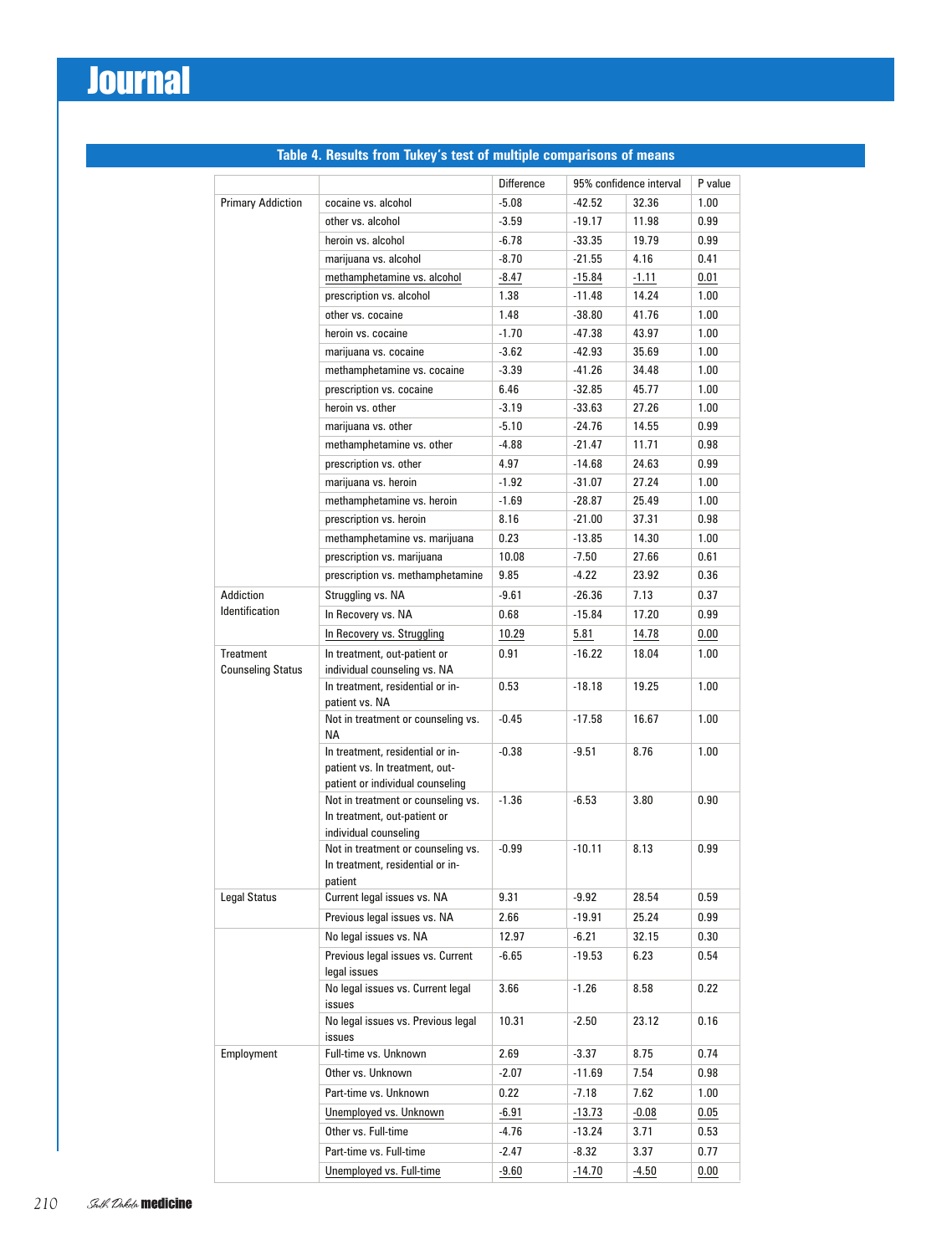| Employment | Part-time vs. Other                                               | 2.29     | $-7.19$  | 11.77        | 0.96     |
|------------|-------------------------------------------------------------------|----------|----------|--------------|----------|
|            | Unemployed vs. Other                                              | $-4.83$  | $-13.87$ | 4.20         | 0.58     |
|            | Unemployed vs. Part-time                                          | -7.13    | $-13.76$ | -0.49        | $0.03\,$ |
| Income     | Less than \$25,000 vs. Unknown                                    | -6.06    | $-11.51$ | $-0.61$      | 0.02     |
|            | More than \$75,000 vs. Unknown                                    | 8.68     | 0.63     | 16.73        | $0.03\,$ |
|            |                                                                   |          |          |              |          |
|            | \$25,000 to \$75,000 vs. Unknown                                  | 0.74     | $-5.26$  | 6.73         | 1.00     |
|            | Decline vs. Unknown                                               | $-3.83$  | $-13.05$ | 5.38         | 0.84     |
|            | Unknown vs. Unknown                                               | $-1.88$  | $-11.52$ | 7.77         | 0.99     |
|            | More than \$75,000 vs. Less than<br>\$25,000                      | 14.74    | 7.30     | <u>22.18</u> | 0.00     |
|            | \$25,000 to \$75,000 vs. Less than<br>\$25,000                    | 6.80     | 1.65     | 11.94        | $0.00\,$ |
|            | Decline vs. Less than \$25,000                                    | 2.23     | $-6.46$  | 10.91        | 0.98     |
|            | Unknown vs. Less than \$25,000                                    | 4.18     | -4.96    | 13.33        | 0.77     |
|            | \$25,000 to \$75,000 vs. More than<br>\$75,000                    | -7.94    | $-15.79$ | $-0.10$      | 0.05     |
|            | Decline vs. More than \$75,000                                    | $-12.51$ | $-23.03$ | $-2.00$      | 0.01     |
|            | Unknown vs. More than \$75,000                                    | $-10.56$ | $-21.45$ | 0.34         | 0.06     |
|            | Decline vs. \$25,000 to \$75,000                                  | -4.57    | $-13.60$ | 4.46         | 0.69     |
|            | Unknown vs. \$25,000 to \$75,000                                  | $-2.61$  | $-12.09$ | 6.86         | 0.97     |
|            | Unknown vs. Decline                                               | 1.96     | -9.82    | 13.73        | 1.00     |
| Education  | No diploma vs. Unknown                                            | $-5.93$  | $-14.87$ | 3.01         | 0.43     |
|            | Post-secondary degree vs.<br>Unknown                              | $-3.02$  | $-11.52$ | 5.48         | 0.94     |
|            | Decline vs. Unknown                                               | $-2.24$  | $-16.29$ | 11.82        | 1.00     |
|            | Advanced degree vs. Unknown                                       | $-2.04$  | $-12.65$ | 8.58         | 1.00     |
|            | High school diploma, or equivalent<br>vs. Unknown                 | -8.60    | $-17.38$ | 0.18         | 0.06     |
|            | Some college, no degree vs.<br>Unknown                            | $-7.97$  | $-16.62$ | 0.67         | 0.09     |
|            | Post-secondary degree vs. No<br>diploma                           | 2.91     | $-4.03$  | 9.85         | 0.87     |
|            | Decline vs. No diploma                                            | 3.69     | $-9.48$  | 16.87        | 0.98     |
|            | Advanced degree vs. No diploma                                    | 3.89     | $-5.52$  | 13.31        | 0.88     |
|            | High school diploma, or equivalent<br>vs. No diploma              | $-2.67$  | $-9.95$  | 4.62         | 0.93     |
|            | Some college, no degree vs. No<br>diploma                         | $-2.04$  | $-9.17$  | 5.08         | 0.98     |
|            | Decline vs. Post-secondary degree                                 | 0.78     | $-12.09$ | 13.66        | 1.00     |
|            | Advanced degree vs. Post-<br>secondary degree                     | 0.98     | $-8.01$  | 9.97         | 1.00     |
|            | High school diploma, or equivalent<br>vs. Post-secondary degree   | -5.58    | $-12.31$ | 1.15         | 0.18     |
|            | Some college, no degree vs. Post-<br>secondary degree             | -4.95    | $-11.51$ | 1.60         | 0.27     |
|            | Advanced degree vs. Decline                                       | 0.20     | $-14.16$ | 14.56        | 1.00     |
|            | High school diploma, or equivalent<br>vs. Decline                 | $-6.36$  | $-19.42$ | 6.70         | 0.77     |
|            | Some college, no degree vs.<br>Decline                            | $-5.74$  | $-18.71$ | 7.24         | 0.84     |
|            | High school diploma, or equivalent<br>vs. Advanced degree         | $-6.56$  | $-15.82$ | 2.70         | 0.35     |
|            | Some college, no degree vs.<br>Advanced degree                    | $-5.94$  | $-15.07$ | 3.20         | 0.46     |
|            | Some college, no degree vs. High<br>school diploma, or equivalent | 0.62     | $-6.29$  | 7.54         | 1.00     |

#### **Table 4. Results from Tukey's test of multiple comparisons of means**